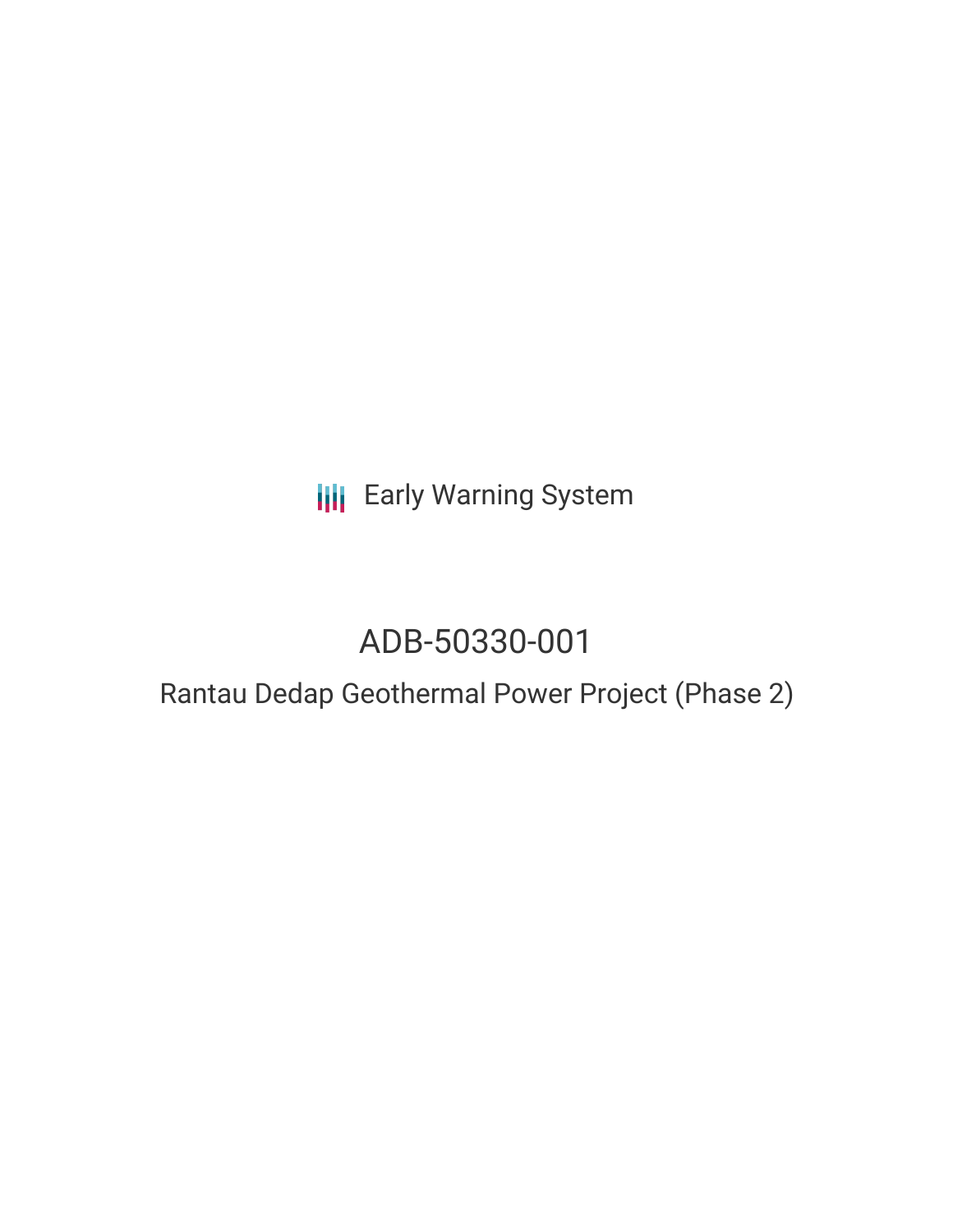

#### **Quick Facts**

| <b>Countries</b>               | Indonesia                      |
|--------------------------------|--------------------------------|
| <b>Specific Location</b>       | South Sumatra                  |
| <b>Financial Institutions</b>  | Asian Development Bank (ADB)   |
| <b>Status</b>                  | Approved                       |
| <b>Bank Risk Rating</b>        | A                              |
| <b>Voting Date</b>             | 2018-03-23                     |
| <b>Borrower</b>                | PT Supreme Energy Rantau Dedap |
| <b>Sectors</b>                 | Energy                         |
| <b>Investment Type(s)</b>      | Loan                           |
| <b>Investment Amount (USD)</b> | \$227.50 million               |
| <b>Loan Amount (USD)</b>       | \$227.50 million               |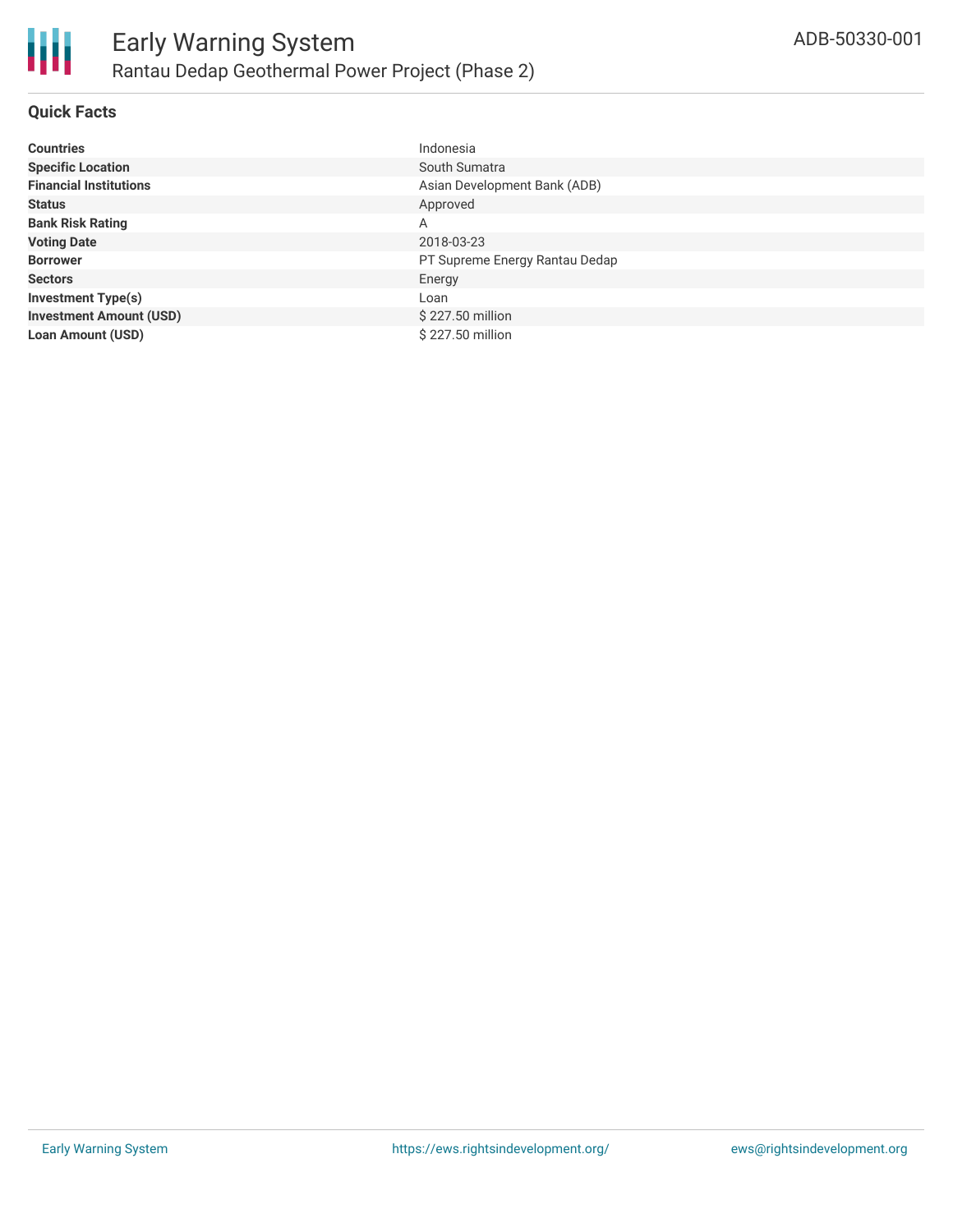

#### **Project Description**

According to the bank document, the project will develop geothermal steam resources through production and injection facilities and construct, operate, and maintain a power generation plant with a total capacity of approximately 90 megawatts (MW) in South Sumatra.

The project will develop geothermal steam resources through production and injection facilities and construct, operate, and maintain a power generation plant with a total capacity of approximately 90 megawatts (MW). The project is located in the Muara Enim, Rahat Regencies and Pagar Alam City, approximately 290 kilometers (km) from Palembang, the capital city of South Sumatra Province.

The project will be developed and implemented under a 30-year power purchase agreement (PPA) with PLN (the off-taker) and 15-year support from the Ministry of Finance, as stipulated under a business viability guarantee letter (BVGL). It is intended for base load operation. PLN will develop a 40 km of 150 kV transmission line from the plant site to the 150 kilovolts (kV) Lumut Balai substation.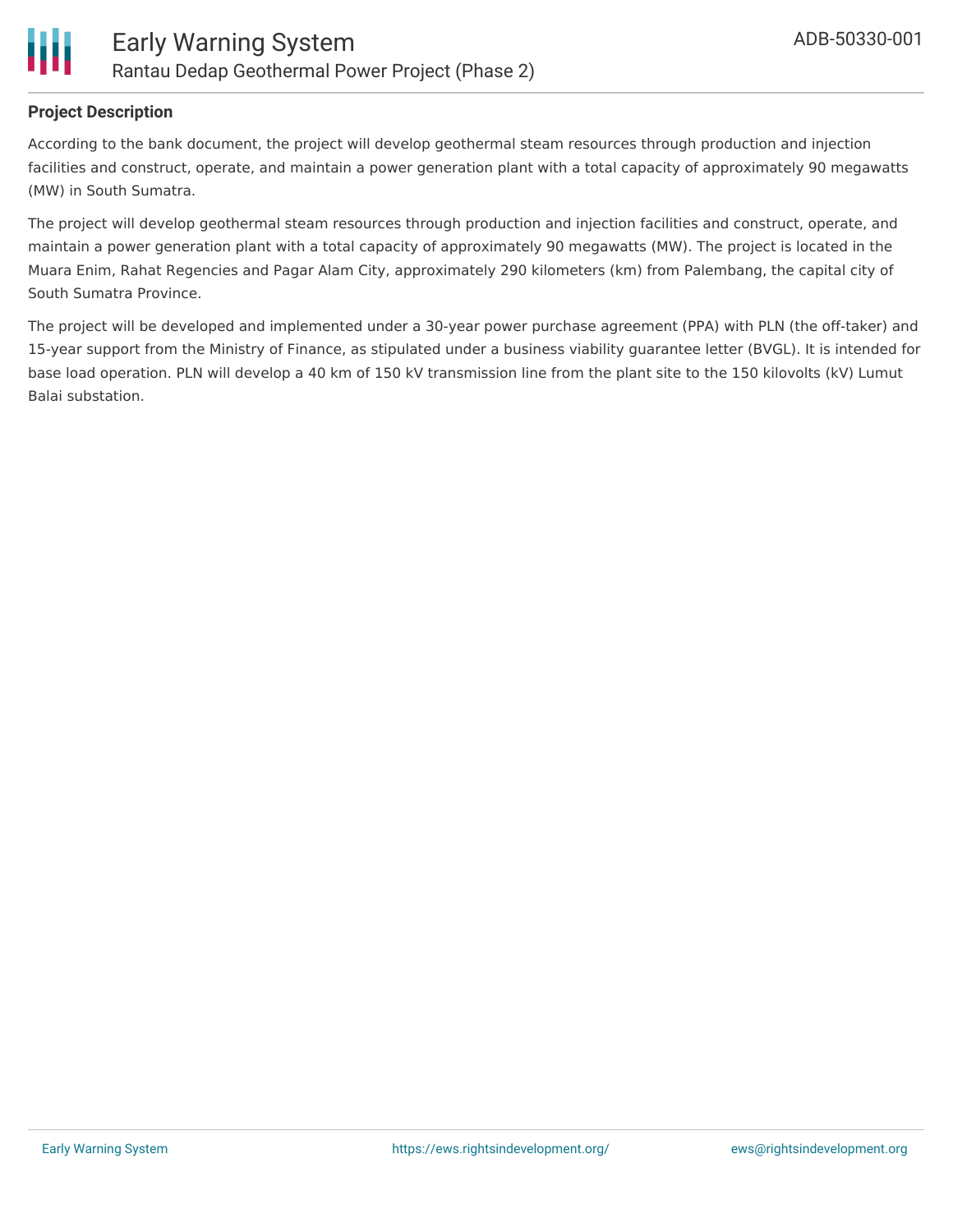

#### **Investment Description**

Asian Development Bank (ADB)

Clean Technology Fund US\$ 50.00 million (Approved)

Ordinary capital resources US\$ 177.50 million (Approved)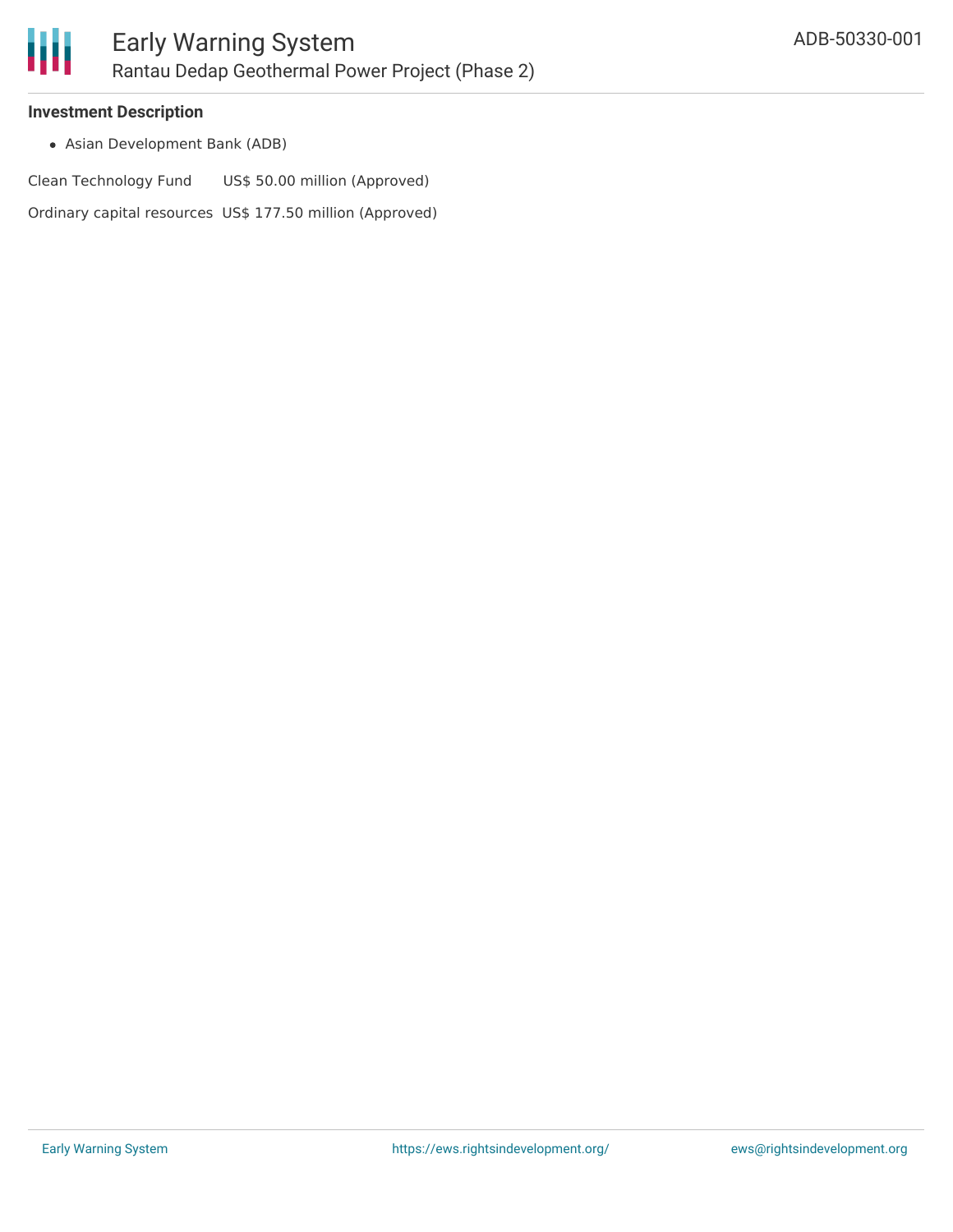

### Early Warning System Rantau Dedap Geothermal Power Project (Phase 2)

| <b>Private Actor 1</b>   | <b>Private Actor</b><br>1 Role | <b>Private Actor</b><br>1 Sector | <b>Relation</b>          | <b>Private Actor 2</b>          | <b>Private Actor</b><br>2 Role | <b>Private Actor</b><br>2 Sector |
|--------------------------|--------------------------------|----------------------------------|--------------------------|---------------------------------|--------------------------------|----------------------------------|
| $\overline{\phantom{a}}$ | $\overline{\phantom{a}}$       | $\overline{\phantom{a}}$         | $\overline{\phantom{a}}$ | Engie Electrabel SA             | Parent Company                 | $\overline{\phantom{a}}$         |
| $\overline{\phantom{a}}$ | $\overline{\phantom{a}}$       | $\sim$                           | $\overline{\phantom{a}}$ | Fuji Electric Co., Ltd          | Contractor                     | н.                               |
| $\overline{\phantom{a}}$ | $\overline{\phantom{a}}$       | $\overline{\phantom{a}}$         | $\overline{\phantom{a}}$ | Marubeni Corporation            | <b>Parent Company</b>          | $\overline{\phantom{a}}$         |
| $\overline{\phantom{a}}$ | $\sim$                         | $\overline{\phantom{a}}$         | $\sim$                   | Perusahaan Listrik Negara (PLN) | Buyer                          | $\overline{\phantom{a}}$         |
| ٠                        | $\overline{\phantom{a}}$       | $\overline{\phantom{a}}$         | $\sim$                   | <b>PT Supreme Energy</b>        | Parent Company                 | $\overline{\phantom{a}}$         |
| $\overline{\phantom{a}}$ | $\sim$                         | $\sim$                           | $\overline{\phantom{a}}$ | PT Supreme Energy Rantau Dedap  | Client                         | $\overline{\phantom{a}}$         |
| $\overline{\phantom{a}}$ | $\overline{\phantom{a}}$       | $\sim$                           | ۰.                       | PT. Rekayasa Industri           | Contractor                     | $\overline{\phantom{a}}$         |
| $\overline{\phantom{a}}$ | $\overline{\phantom{a}}$       | $\overline{\phantom{a}}$         | $\overline{\phantom{a}}$ | <b>Tohoku Electric Power</b>    | Parent Company                 | ۰                                |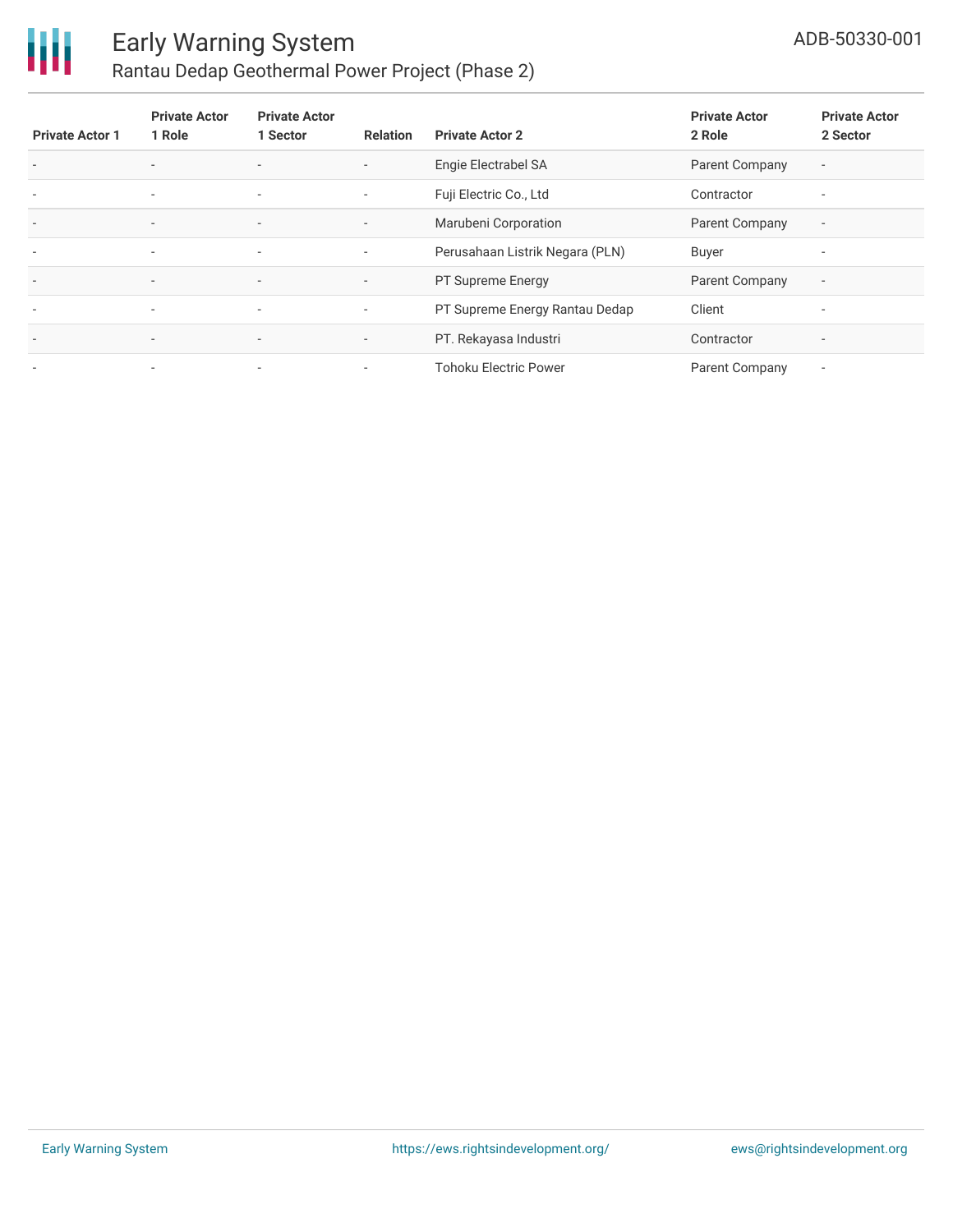#### **Contact Information**

**Responsible ADB Department:** Private Sector Operations Department

**Responsible ADB Division:** Infrastructure Finance Division 2

#### **Responsible ADB Officer:** Dovan, David

\*There is no further information being revealed at this stage of the project\*

#### **ACCOUNTABILITY MECHANISM OF ADB**

The Accountability Mechanism is an independent complaint mechanism and fact-finding body for people who believe they are likely to be, or have been, adversely affected by an Asian Development Bank-financed project. If you submit a complaint to the Accountability Mechanism, they may investigate to assess whether the Asian Development Bank is following its own policies and procedures for preventing harm to people or the environment. You can learn more about the Accountability Mechanism and how to file a complaint at: http://www.adb.org/site/accountability-mechanism/main